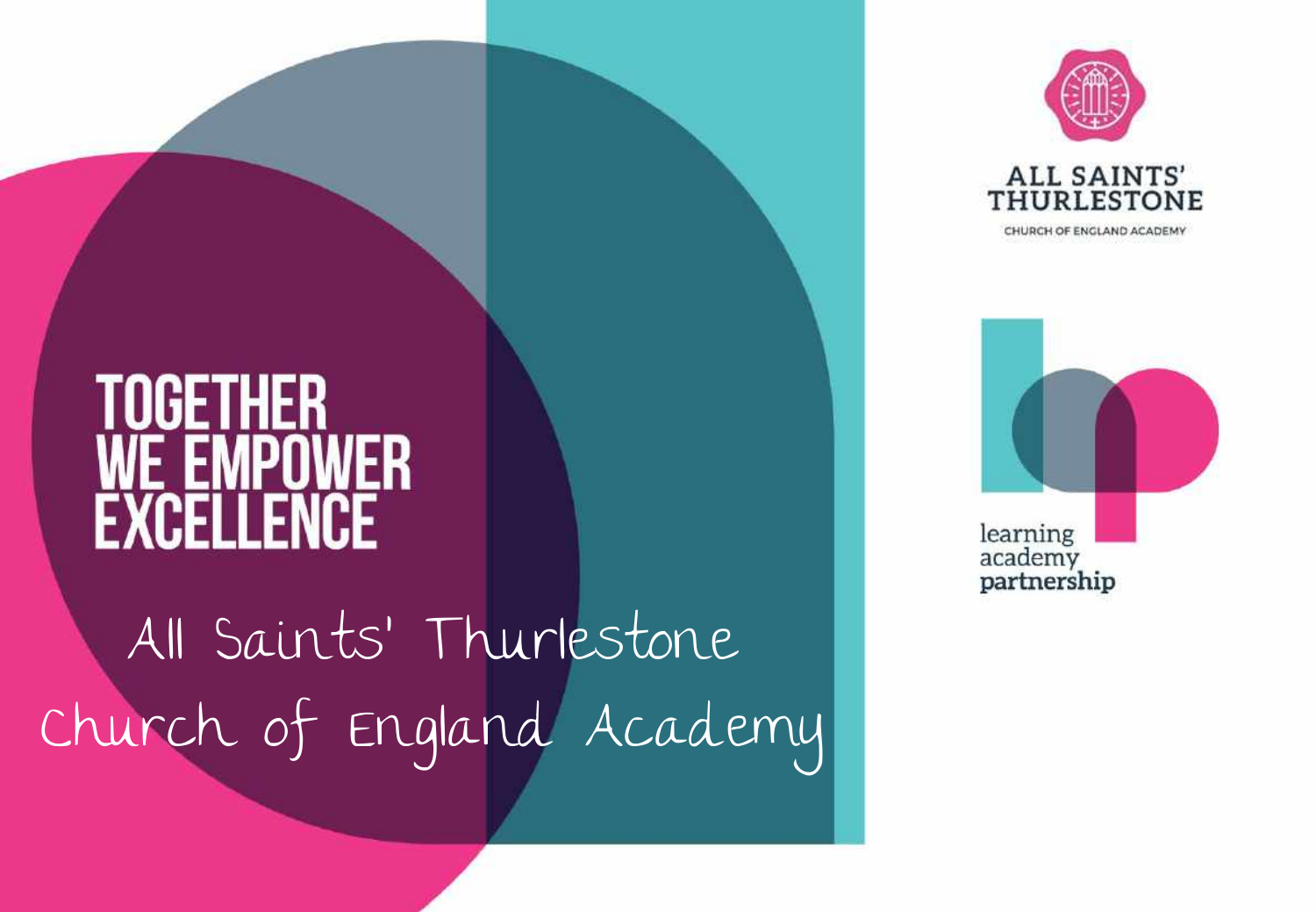#### What is the Early Years Foundation Stage?

- o The Early Years Foundation Stage (EYFS.) is the stage of education for children from birth to the end of the Reception year.
- **o** It is based on the recognition that children learn best through play and active learning.

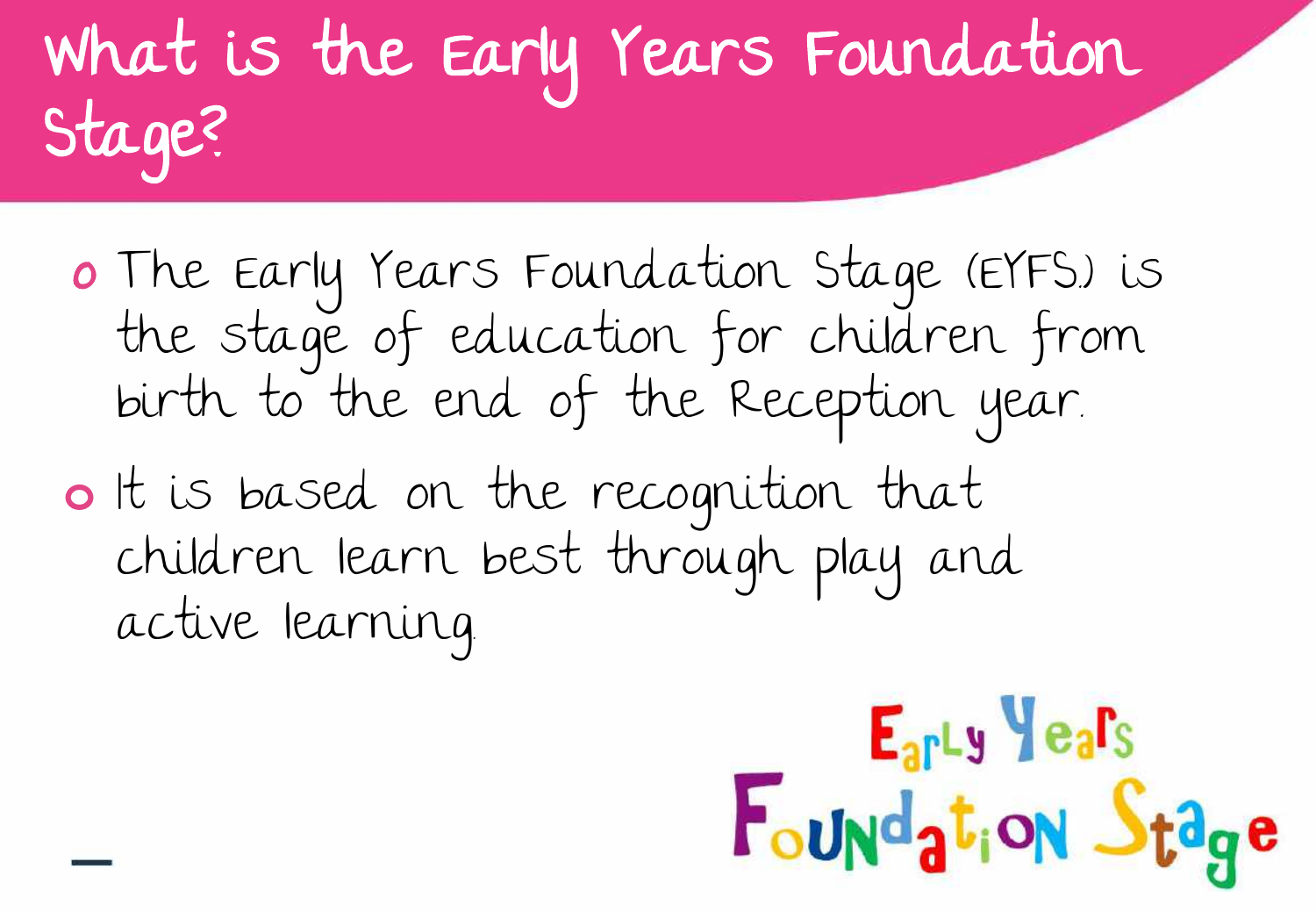#### Early Years Foundation Stage: The Four Themes:

- o A Unique Child
- o Positive Relationships
- o Enabling Environments
- o Learning & Development





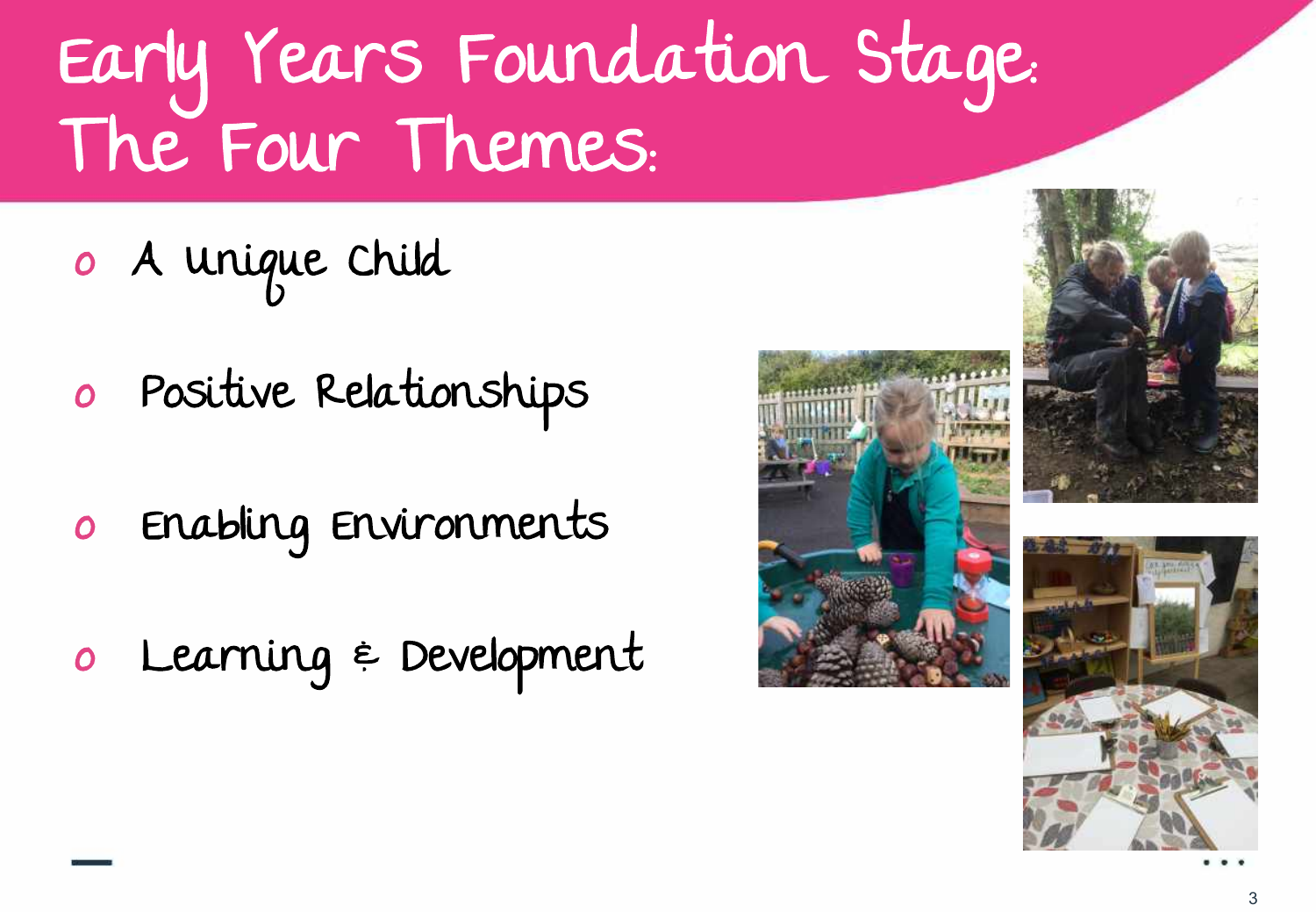#### Personal, Social and Emotional Development

- o Become self-confident.
- o Take an interest in things.
- o Know what their own needs are.
- o Become independent within their learning and development.
- o Tell the difference between right and wrong.



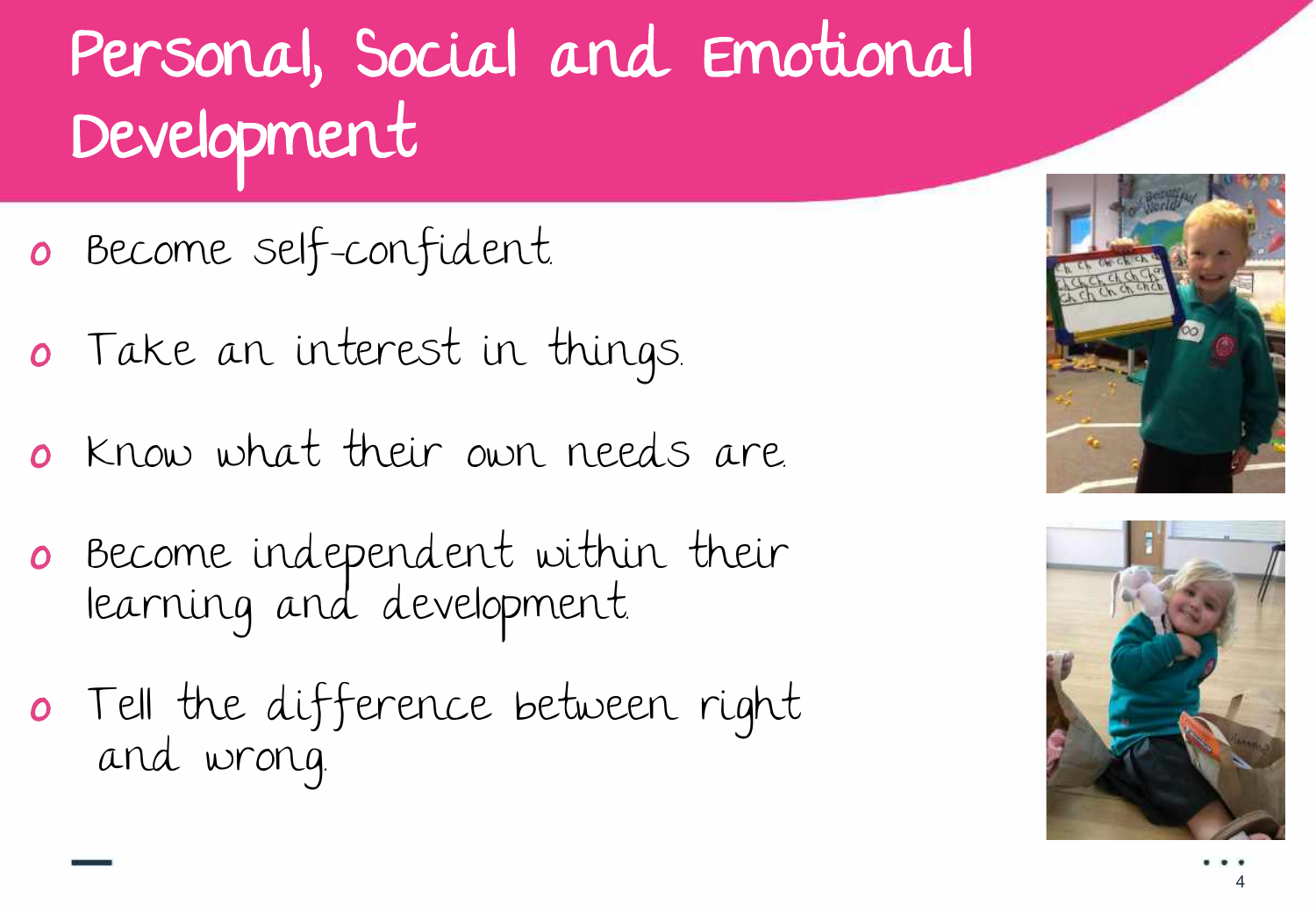### Communication, Language and Literacy

- o Talk confidently and clearly to their friends.
- o Enjoy listening to stories, songs and poems.
- o Read words and simple sentences.
- o Write with correct letter formation.



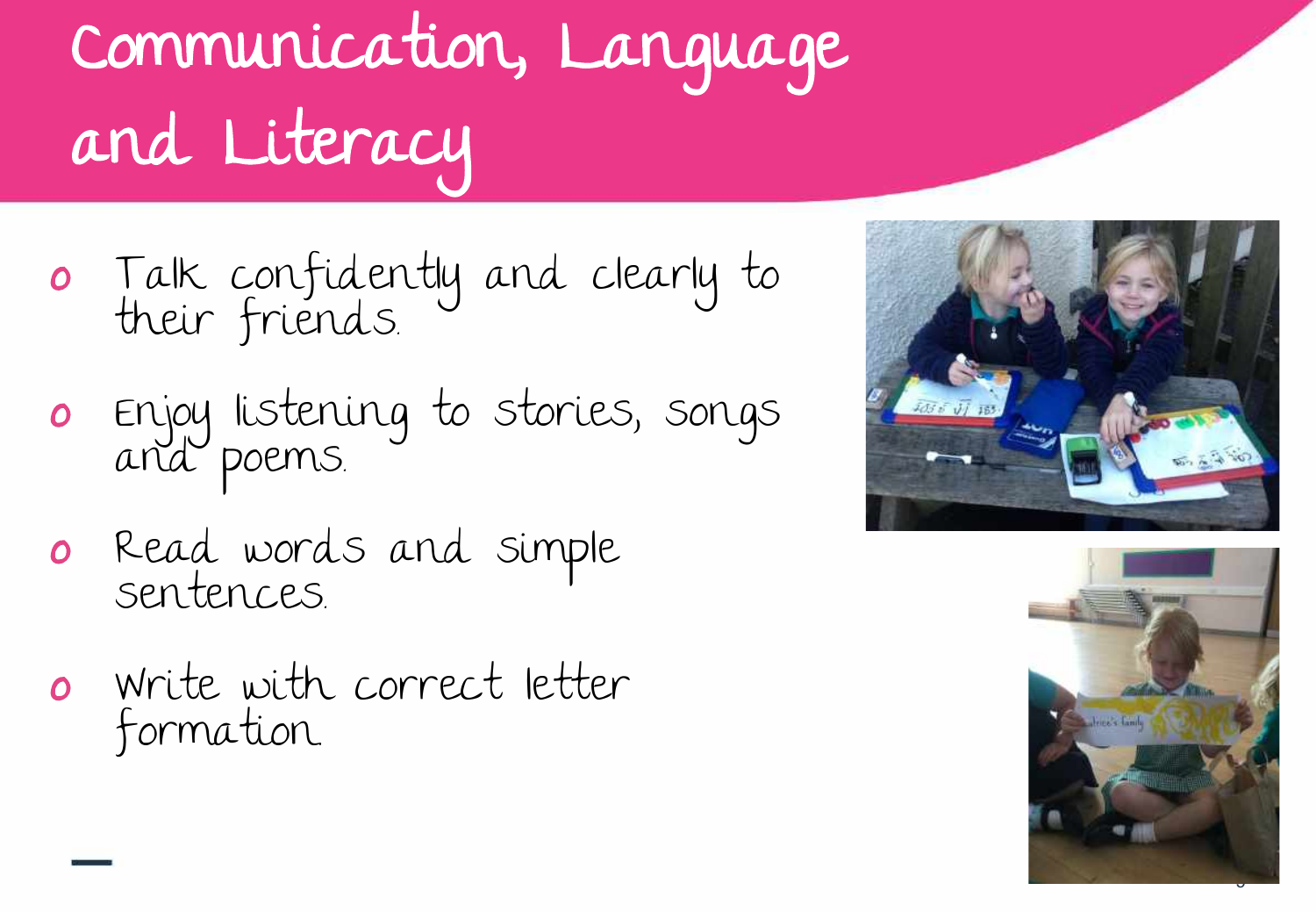## Physical Development

- o Move confidently
- o Control their body.
- o Handle equipment.
- o Dress and undress independently.
- o Understand how to keep healthy and safe.



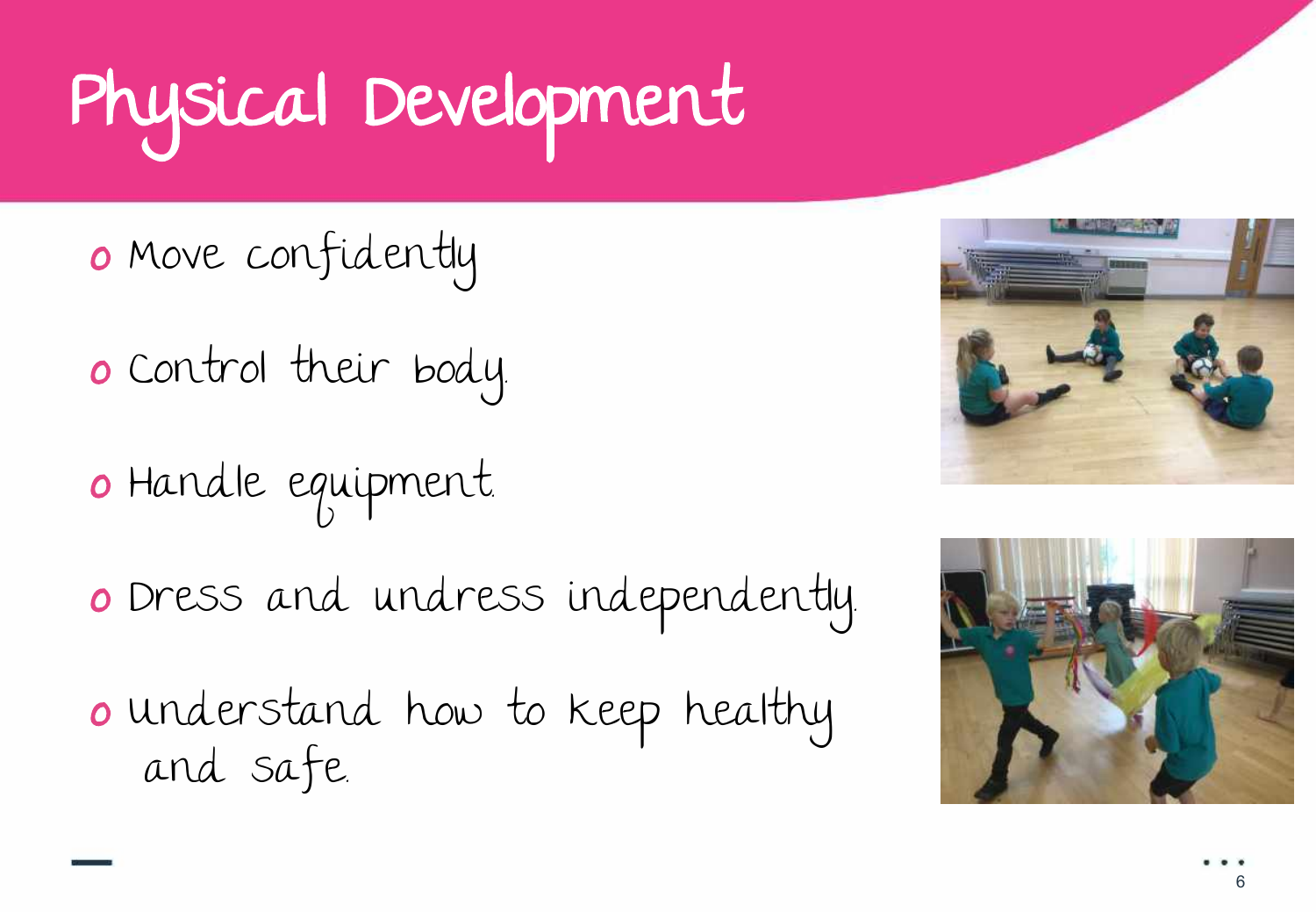#### Number Shape, Space and Measure

- o Develop an understanding of maths Through stories, songs, games and imaginative play.
- o Become confident with numbers to 20 and begin to explore addition and subtraction through play.
- o Be aware of shapes and space and measure, using language such as heavier / bigger / taller etc

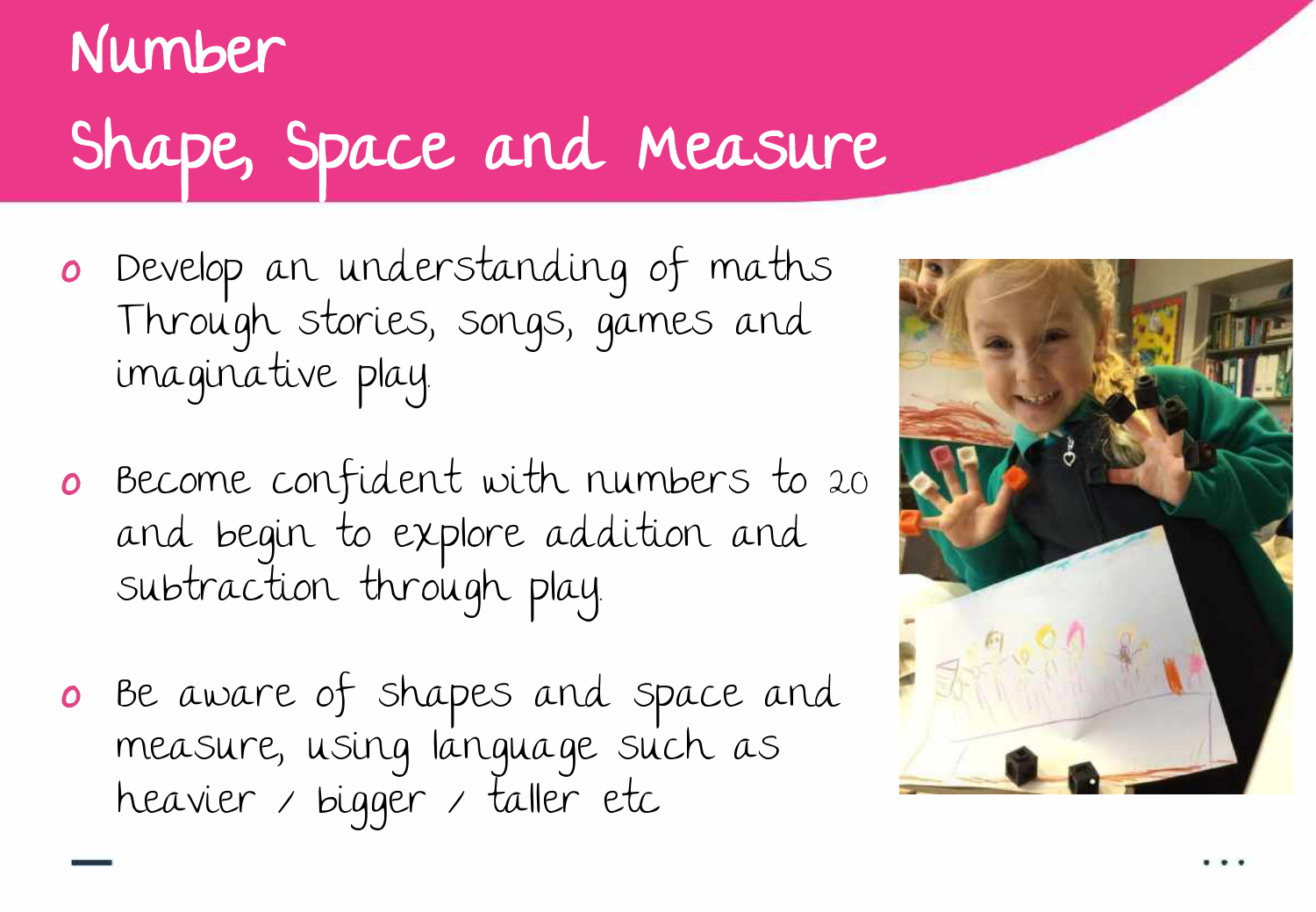## Understanding of the World

- o Explore and find out about the world around them, asking questions about it.
- o Build with different materials, know about everyday technology.
- o Find out about past events in their lives and their families' lives.
- o Find out about different cultures and beliefs.



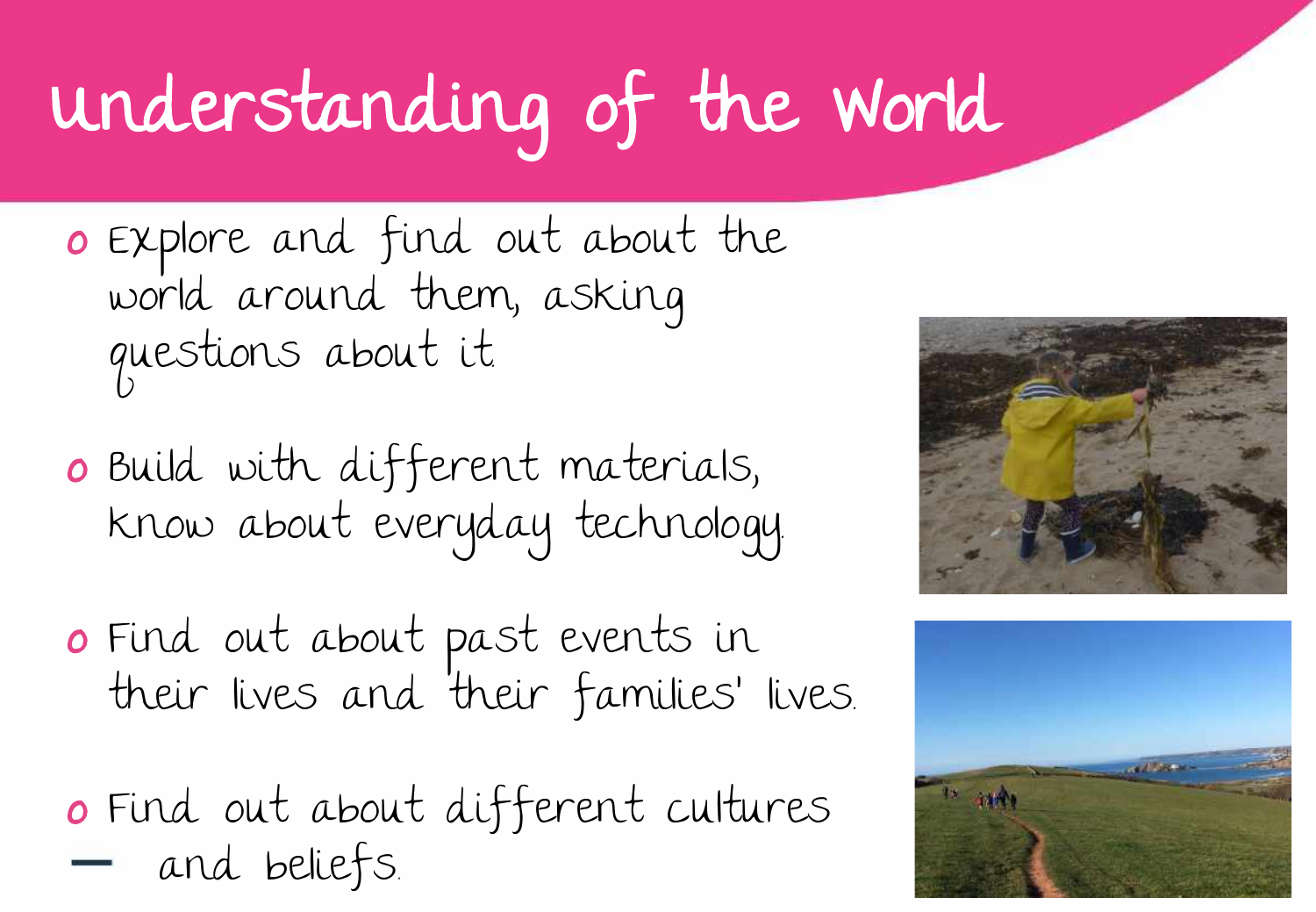#### Expressive Arts and Design

o Colours and shapes.

o Making things.

o Role play and imaginative language.

**o** Making music.



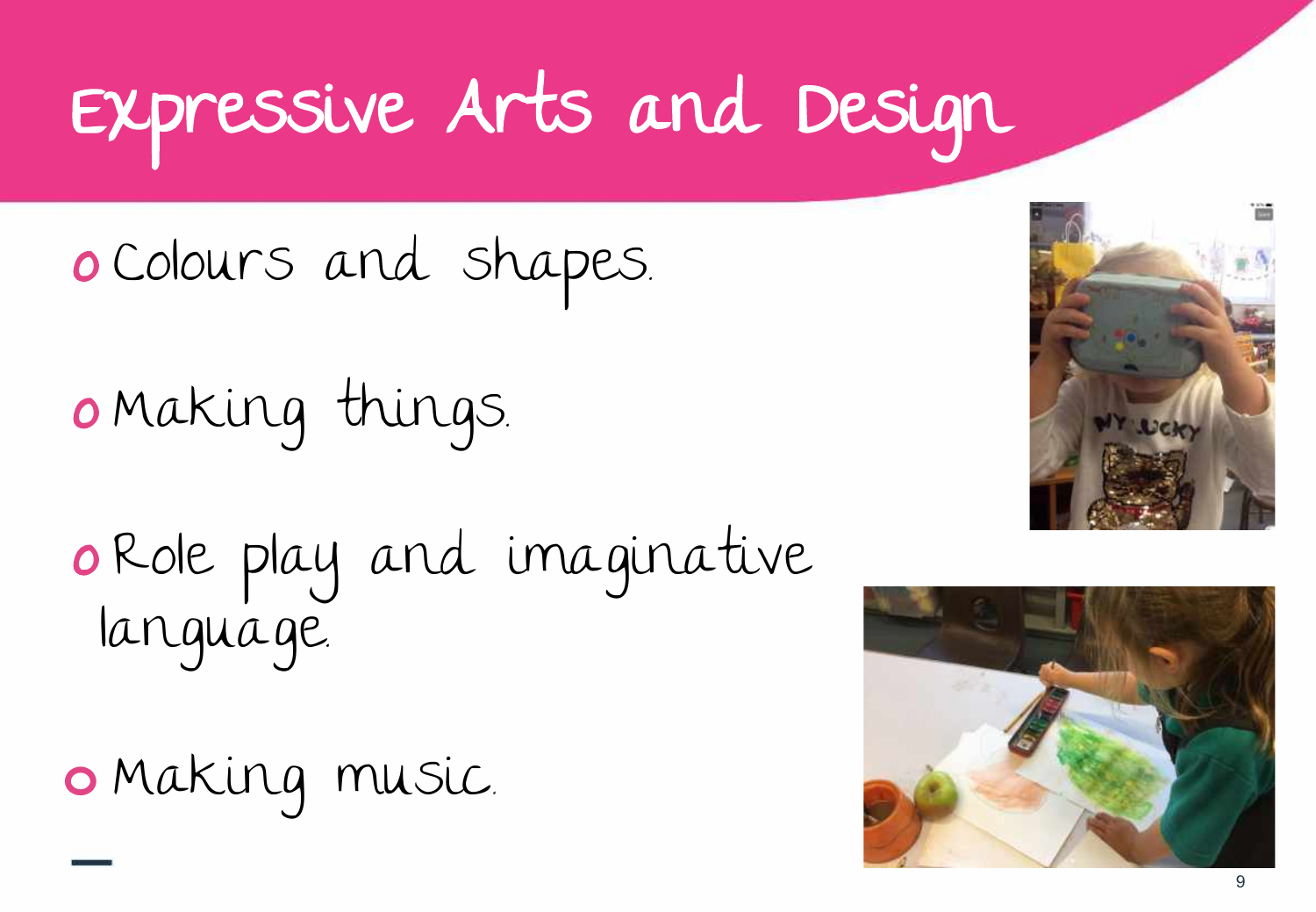## Monitoring Progress

- o Each of the areas of learning has its own set of Early Learning Goals which determine what children are expected to achieve by the end of Reception.
- o At the end of the year, children will be assessed as to whether they are emerging, expected or exceeding the goals for their age..
- o You will be able to share the children's interactive learning journals via Tapestry that show photos, videos and observations of your child's learning and development through play..
- o There will be regular opportunities for you to discuss your child's development and areas for further support throughout the year..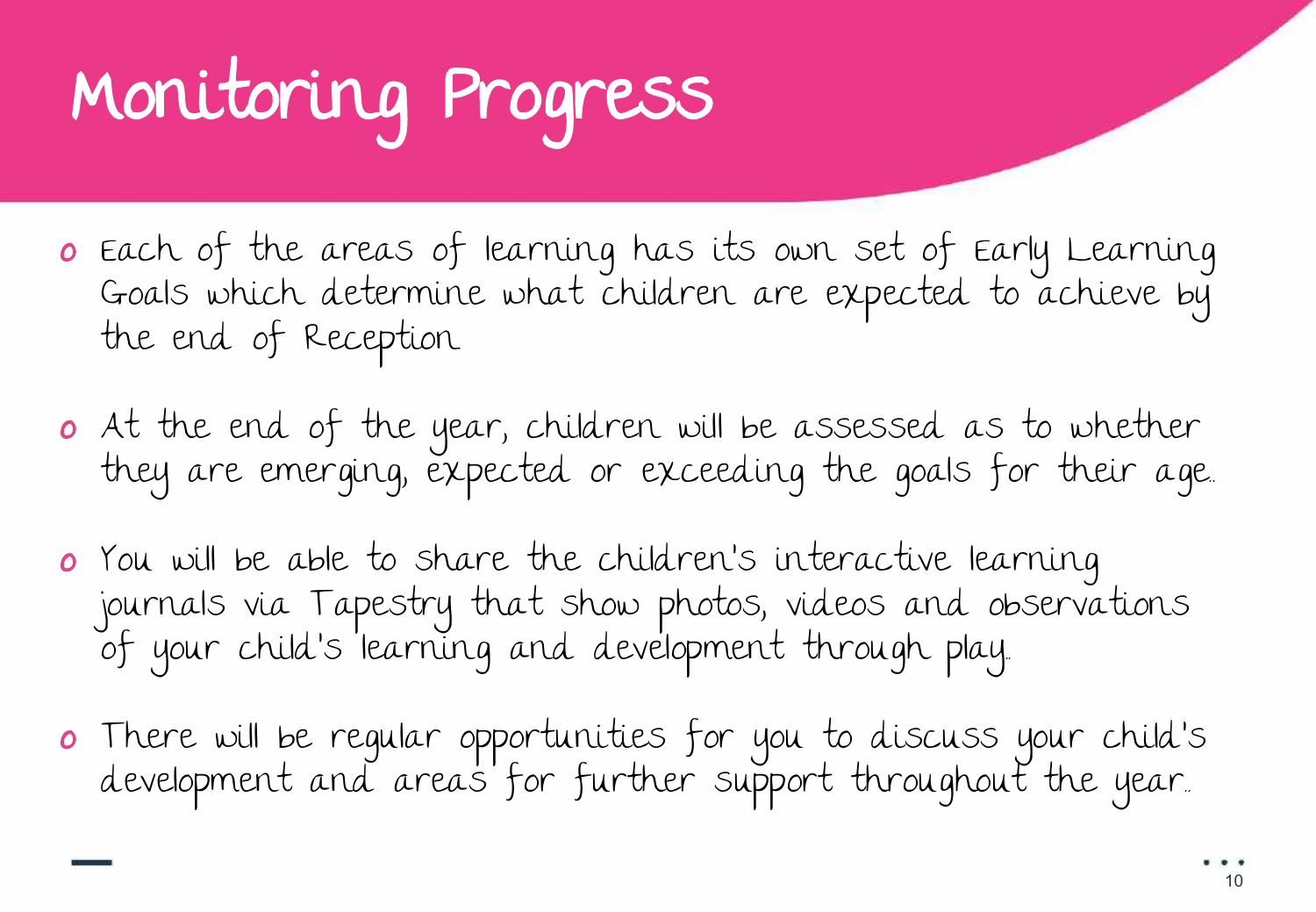#### Get involved...

- o Tapestry
- o Parent Workshops
- o Collective Worship
- o Special events





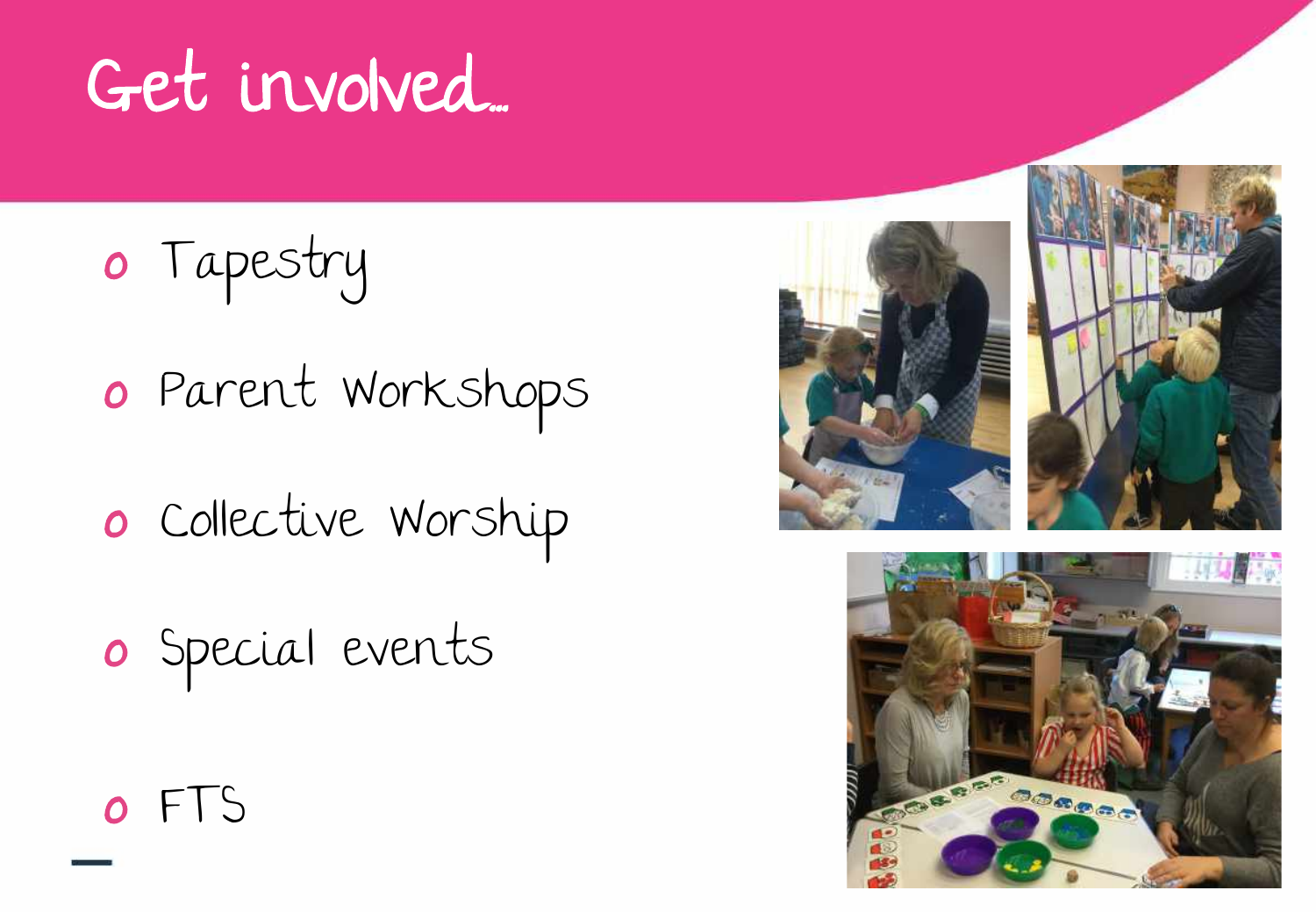"Adults who help children to play are adults who help children to learn."